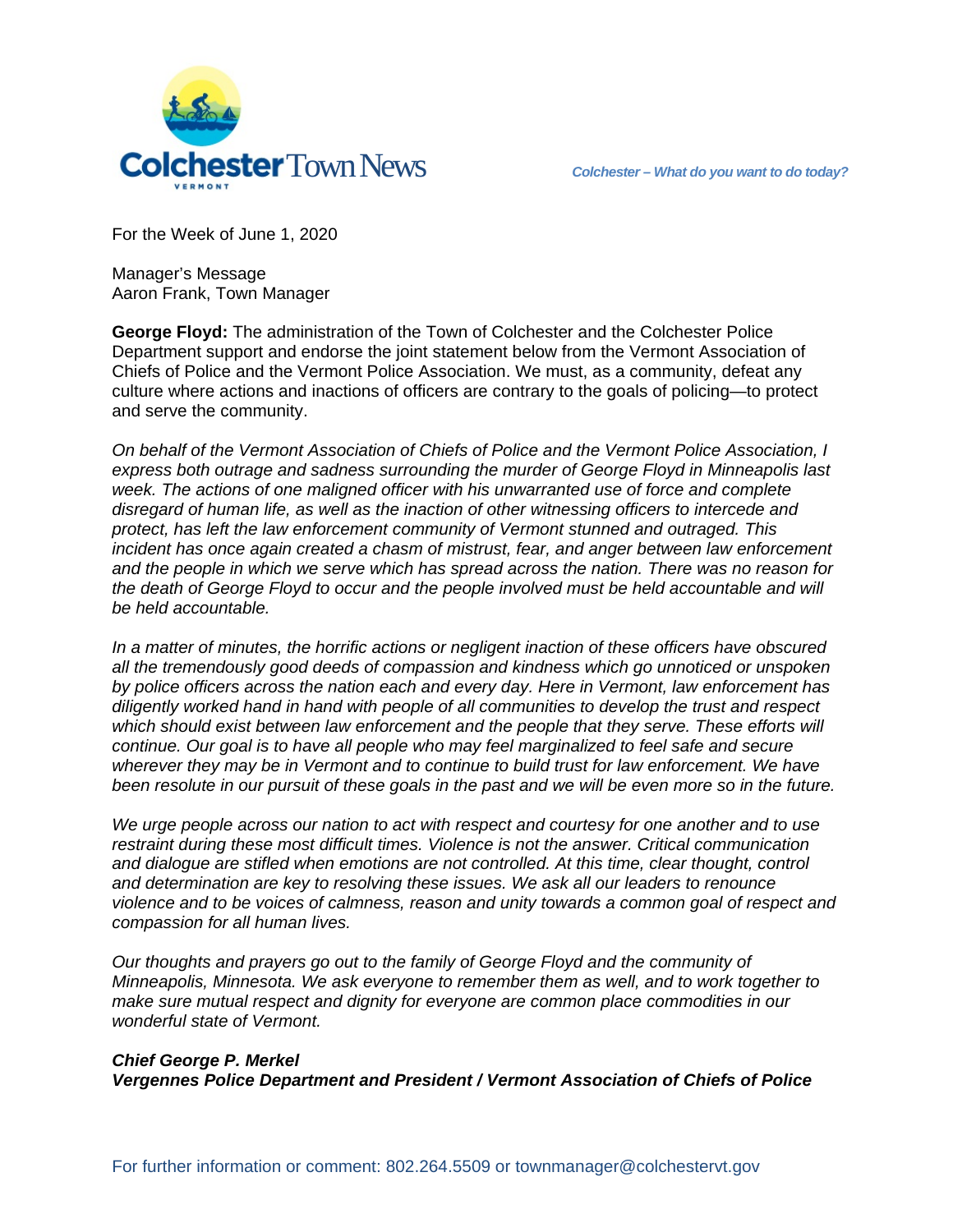

**Colchester Fire Department:** The Town of Colchester's town-wide Fire Department began service today--June 1, 2020! Chief Engineer, Steve Bourgeois and the three full-time weekday daytime firefighters were on duty working on trucks the stations and are ready to respond to calls. The staffing of full-time firefighters was done to augment our volunteer firefighters when we were dangerously short of responding volunteers due to weekday daytime work commitments.

**Town Offices:** The Town offices/Town Hall at 781 Blakely Road is now open to the public by prior business day appointment for services that cannot be provided over the phone, email, or web access. In order to open up for walk-in service, we are awaiting delivery of clear window dividers to keep the public and staff safe.

**Central Costs:** The Town of Colchester has reduced its overhead cost by 11% from FY 13 to FY 20. This was determined through a cost allocation plan which shows the percentage of central administrative costs such as human resources, information technology, telecommunications, radio system management, capital management, budgeting, building management, finance and payroll, compared to the cost of direct service

**Colchester Causeway:** The 2018 wind and high water storm removed 10% of the Colchester Causeway by volume and caused over \$1.8 million in damage. The State of Vermont generously made temporary repairs that allowed us to open in 2018. In 2019, FEMA agreed to provide funding to bring the causeway back to its pre-storm condition. The Town of Colchester waited until after summer 2019 to begin construction.

The work of our contractor got behind schedule due to an early snow and adverse late winter weather, which did not allow for adequate compaction of materials. The project was alos hindered by the Governor's orders to keep us safe from COVID-19. As a large complex civil construction project with limited access, significant federal funding requirements, new state rules about workplaces due to COVID-19, specially sized and quarried rock, and skilled labor, it took time to get the project, including its supply chain of materials, back up and going. We expect construction to be completed by September 8th, barring anything significantly unforeseen.

**Fourth of July:** Given the Governor's orders to keep us safe from COVID-19 cancelled traditional fairs and festivals until further notice, we have cancelled all special events planned at our Town parks through August. This includes the 4th of July Fun Run, Parade, Concert and Fireworks. Also, the Colchester Triathlon, Summer Concert Series and Movies in the Parks have been cancelled this summer. Please enjoy the parks on your own in small groups physically distancing and with non-contact sports.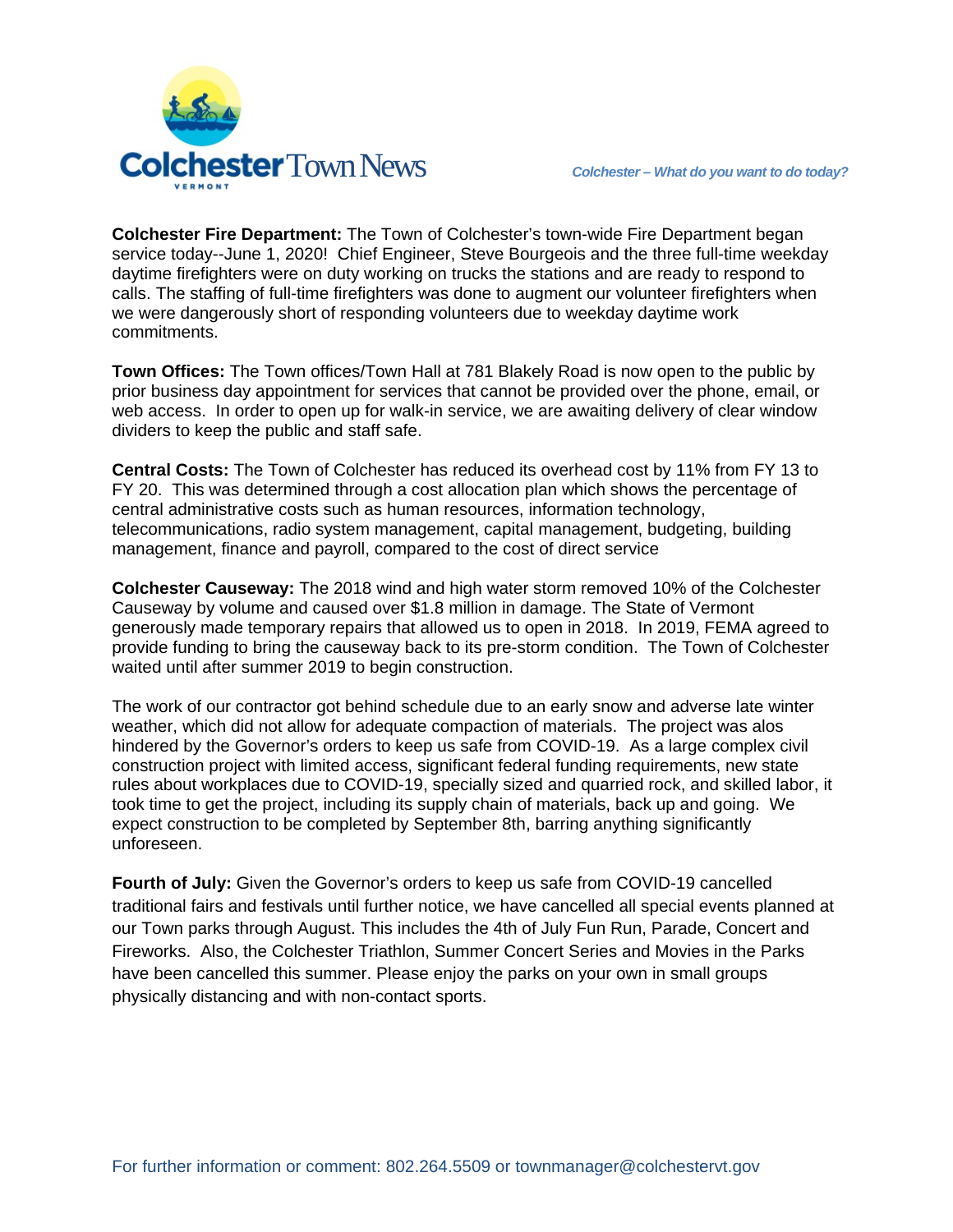

# **COVID INFO**

**Unemployment:** Colchester's rate was: 1.9% in February, 2.6% in March, and 13.2% (1,408) in April 2020. Other April percentages: Chittenden County 14.0%; Vermont, 16.8%, and U.S. 14.4%. <http://www.vtlmi.info/laus.pdf>

**Town Fiscal Impact: I**n addition to extra expenses related to COVID-19, we have a \$50,000 sewer abatement request, \$17,000 lost planning and zoning revenue just for March, and \$335,000 in outstanding tax revenues from the March installment. Of this \$335,000 outstanding balance of the Town will pay approximately \$251,000 to the State education Fund in a week.

**How COVID-19 Spreads:** COVID-19 is thought to spread mainly through close contact from person-to-person. Some people without symptoms may be able to spread the virus. <https://www.cdc.gov/coronavirus/2019-ncov/prevent-getting-sick/how-covid-spreads.html>

**Changing COVID Info?** Is the changing information about this terrible pandemic unsettling? We often hold leaders accountable for the consistency of their positions. But in the scientific world, thinking is expected to evolve based on new evidence — and that's happened during Covid-19. <https://www.cnbc.com/2020/05/23/why-scientists-change-their-mind-and-disagree.html>

#### **More COVID-19 Pop-Up Test Sites Open for Asymptomatic Vermonters**

The Health Department has opened nearly two dozen additional pop-up sites located throughout the state to test people who do not have symptoms of COVID-19.

Appointment slots are still available. Find locations and make an appointment to be tested at [www.humanresources.vermont.gov/popups,](http://www.humanresources.vermont.gov/popups) or by calling 2-1-1 or 802-828-2828. All clinics operate from 9:00 a.m. to 3:00 p.m.

We especially encourage health care workers, first responders, child care providers, and people returning to Vermont – such as college students, people who winter out of state and second home owners – to consider being tested.

#### **Vermonters with Even Mild Symptoms Should Call Their Doctor to Be Tested**

People with even mild [symptom](https://www.cdc.gov/coronavirus/2019-ncov/symptoms-testing/symptoms.html)*s* are encouraged to call their health care provider to get tested. This includes parents of children who have possible symptoms. Your health care provider will ensure you receive proper care and treatment. If you don't have a health care provider: Dial 2-1- 1 to connect with a [community or hospital-connected clinic.](https://www.navigateresources.net/211vermont/Subcategory.aspx?;;0;;N;0;276976;Health%20Care,%20Dental%20Care)

For more about the Town Manager's Office, visit<http://colchestervt.gov/manager> or call 264-5509.

Planning and Zoning Department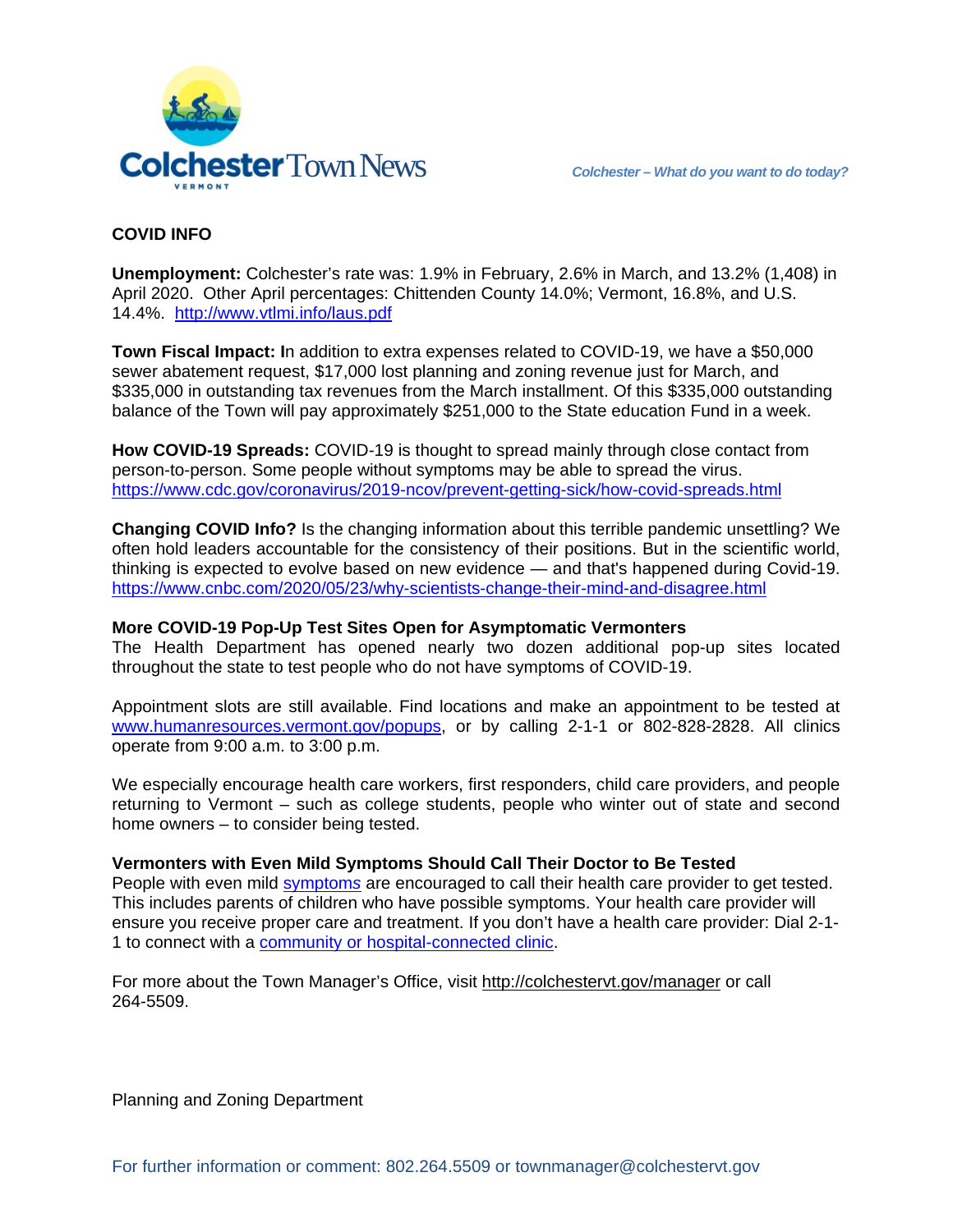

Sarah Hadd, Director

Summer always brings a flurry of home repair and improvement projects. Please consult the Town's web site to see if the work you are planning requires a permit. Permits can be submitted on-line. Go to <https://colchestervt.gov/3167/Apply-for-Permit-Online>

The Development Review Board met on May 12th and granted the following:

Final Plat and Site Plan applications of John and Marianne Terrien for a two (2) lot subdivision of a 1.83 acre parcel in the GD1 District located at 419 Main Street.

Final Plat amendment of Rivers Edge Building Development to a previously approved 49 unit, 28 lot planned residential Amendment is to: 1) increase footprint lot 1A to 2,721 sq. ft.; and 2) increase footprint lot 1B to 2,868 sq. ft. located at 129 and 127 Annas Court.

Final Plat application of Robby and Carla Mazza for a two (2) lot planned unit development on a 110 acre parcel in the R5 District located at 1156 Middle Road.

For more visit<http://colchestervt.gov/planningz> or call (802) 264-5600.

Rescue Squad Scott Crady, Rescue Chief

Clayton Cameron, one of Rescue's full time employees has resigned last week. Clayton has taken a full time employment position with the State of VT Medical Examiner's Office. This position has been a passion for Clayton as he has worked for the Medical Examiner's office part time for a few years. Clayton will stay on with Rescue in a part time capacity. We wish Clayton the best of luck.

The staff at Rescue, Volunteer and Career, are all healthy and in great spirits. COVID-19 has created many operational changes, some of which many of our providers have never had to work under. All personnel have stepped up to this challenge and trained hard to work in this new environment of required PPE. They have done this without complaint as they have a passion for delivering quality care and keeping everyone safe, patients and staff during these unprecedented times.

During COVID-19 Rescue has had to limit potential exposure to personnel as everyone in the country has had to do. With this limited staffing we have suspended bringing new volunteers into Rescue. We are looking at our current staffing, which is strong, state mandated restriction of workplace gatherings and our future needs. We hope to start interviewing potential volunteers soon.

There were 137 emergency medical calls in the last 30 days, compared to 122 calls last year for this time frame.

For more about Colchester Rescue, please visit [http://colchestervt.gov/rescue](http://colchestervt.gov/rescue/index.shtml) or call (802) 264-5990.